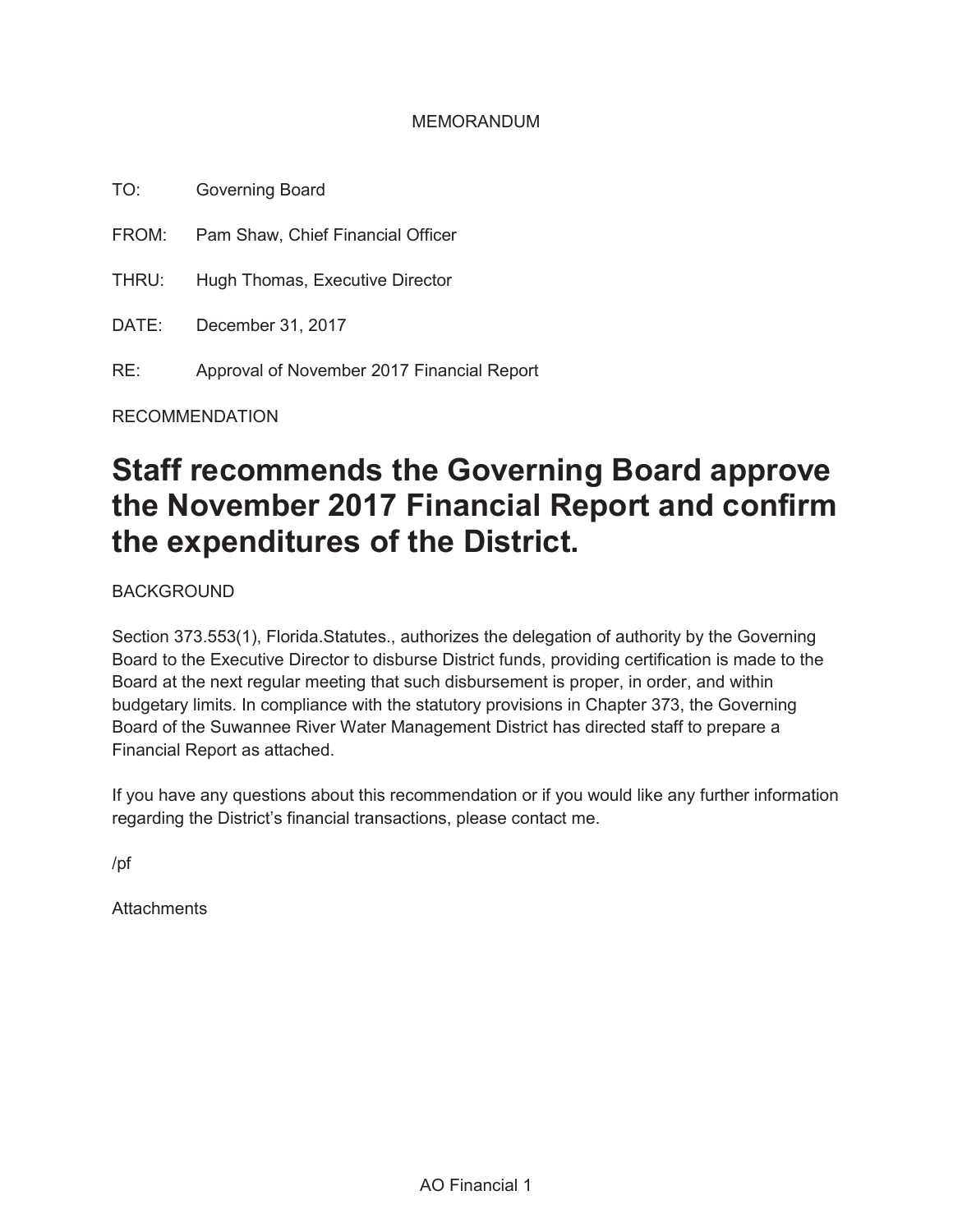| <b>Suwannee River Water Management District</b> |
|-------------------------------------------------|
| <b>Cash Report</b>                              |
| November 2017                                   |

| <b>Financial Institution/Account</b>  | <b>Monthly</b><br><b>Interest</b> | <b>Interest</b><br>Rate % | <b>Closing</b><br><b>Balance</b> |
|---------------------------------------|-----------------------------------|---------------------------|----------------------------------|
| <b>First Federal Permit Fee</b>       | \$0.00                            | $0\%$                     | \$24,371.59                      |
| <b>First Federal Accounts Payable</b> | \$0.00                            | $0\%$                     | \$35,000.00                      |
| <b>First Federal Depository</b>       | \$176.92                          | $0\%$                     | \$2,036,045.15                   |
| <b>SPIA</b>                           | \$60,391.51                       | 1.66%                     | \$42,840,623.38                  |
| TOTAL                                 | \$60,568.43                       |                           | \$44,936,040.12                  |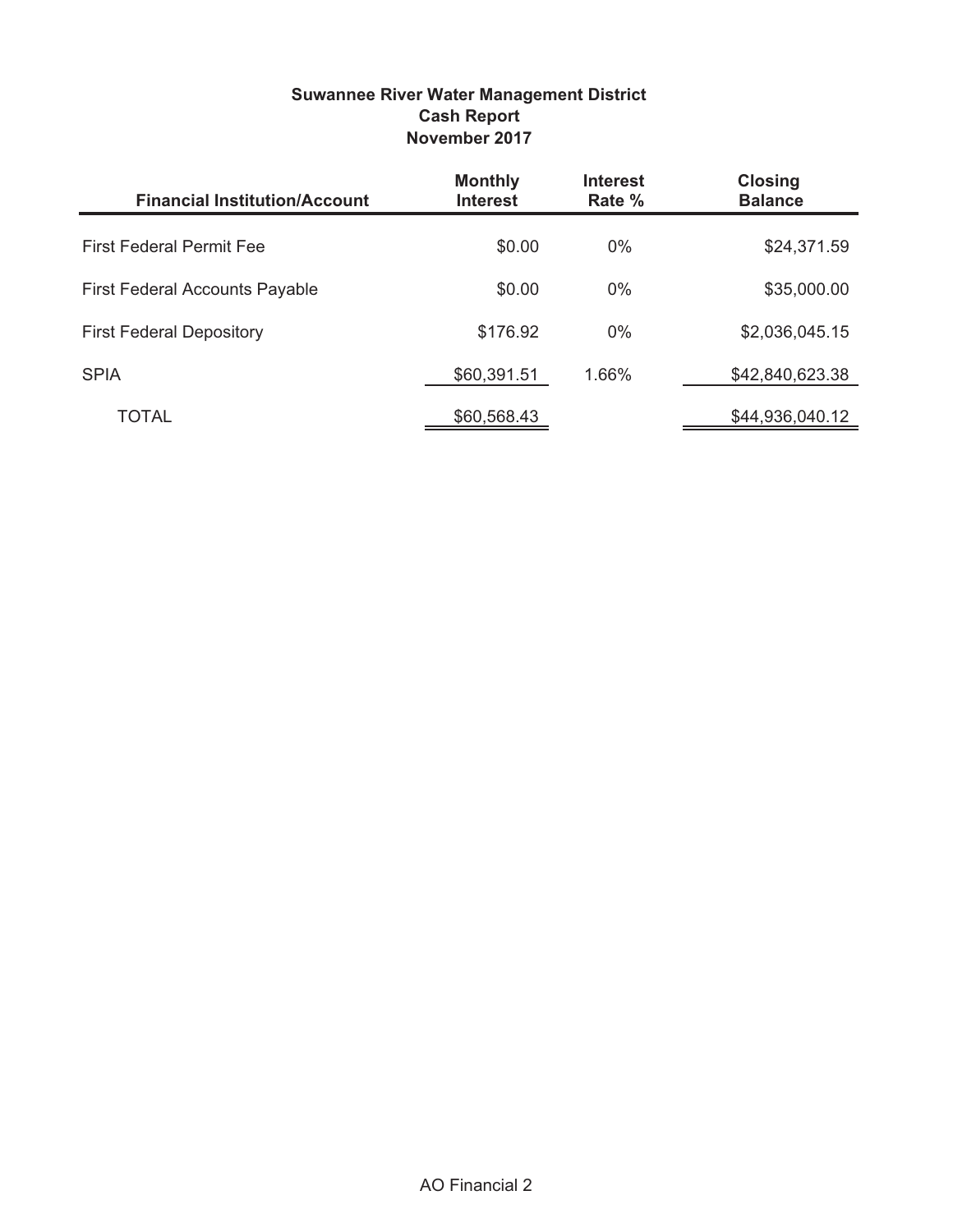#### **Suwannee River Water Management District Statement of Sources and Uses of Funds For the Month ending November 30, 2017 (Unaudited)**

|                            | <b>Current</b><br><b>Budget</b> |    | <b>Actuals</b><br><b>Through</b><br>11/30/2017 |   | Variance<br>(Under)/Over<br><b>Budget</b> | <b>Actuals As A</b><br>% of Budget |
|----------------------------|---------------------------------|----|------------------------------------------------|---|-------------------------------------------|------------------------------------|
| <b>Sources</b>             |                                 |    |                                                |   |                                           |                                    |
| Ad Valorem Property Taxes  | \$<br>5.591.837                 | S  | 918,156 \$                                     |   | (4,673,681)                               | 16.4%                              |
| Intergovernmental Revenues | \$<br>59,873,387                | S  | $4,964$ \$                                     |   | (59,868,423)                              | $0.0\%$                            |
| Interest on Invested Funds | \$<br>140.000 \$                |    | 125.515 \$                                     |   | (14, 485)                                 | 89.7%                              |
| License and Permit Fees    | \$<br>135,000 \$                |    | 18,685 \$                                      |   | (116, 315)                                | 13.8%                              |
| Other                      | \$<br>$1,226,100$ \$            |    | 224,493                                        | S | (1,001,607)                               | 18.3%                              |
| <b>Fund Balance</b>        | \$<br>15,891,753                | S. | -                                              | S | (15,891,753)                              | $0.0\%$                            |
| <b>Total Sources</b>       | \$<br>82.858.077                | S  | 1,291,813                                      | S | (81, 566, 264)                            | 1.6%                               |

|                                              |    | <b>Current</b> |      |                     |      |                          |      | <b>Available</b> |           |              |
|----------------------------------------------|----|----------------|------|---------------------|------|--------------------------|------|------------------|-----------|--------------|
|                                              |    | <b>Budget</b>  |      | <b>Expenditures</b> |      | <b>Encumbrances</b>      |      | <b>Budget</b>    | %Expended | %Obligated 2 |
| <b>Uses</b>                                  |    |                |      |                     |      |                          |      |                  |           |              |
| Water Resources Planning and Monitoring      |    | $9.322.743$ \$ |      | 357.907             |      | 1.631.236                |      | 7.333.600        | 4%        | 21%          |
| Acquisition, Restoration and Public Works    |    | 65.326.091     | - \$ | 207,288             | -S   | 21.498.755               |      | 43,620,048       | $0\%$     | 33%          |
| Operation and Maintenance of Lands and Works | S. | $5.140.309$ \$ |      | 306,755             | - \$ | 1,380,325                | - \$ | 3,453,229        | 6%        | 33%          |
| Regulation                                   |    | 1.392.916 \$   |      | 175.855             | - \$ | 26.316                   |      | 1.190.745        | 13%       | 15%          |
| Outreach                                     |    | 225.475 \$     |      | 20.947              | -S   | $\overline{\phantom{0}}$ |      | 204.528          | 9%        | 9%           |
| Management and Administration                |    | .450.543       | - \$ | 259,084             |      | 75.452                   |      | 1.116.007        | 18%       | 23%          |
| <b>Total Uses</b>                            |    | 82.858.077     |      | 1.327.836           |      | 24.612.084               |      | 56.918.157       | 2%        | 31%          |

 $1$  Encumbrances represent unexpended balances of open purchase orders and contracts.

 $^{\rm 2}$  Represents the sum of expenditures and encumbrances as a percentage of the available budget.

This financial statement is prepared as of November 30, 2017 and covers the interim period since the most recent audited financial statements.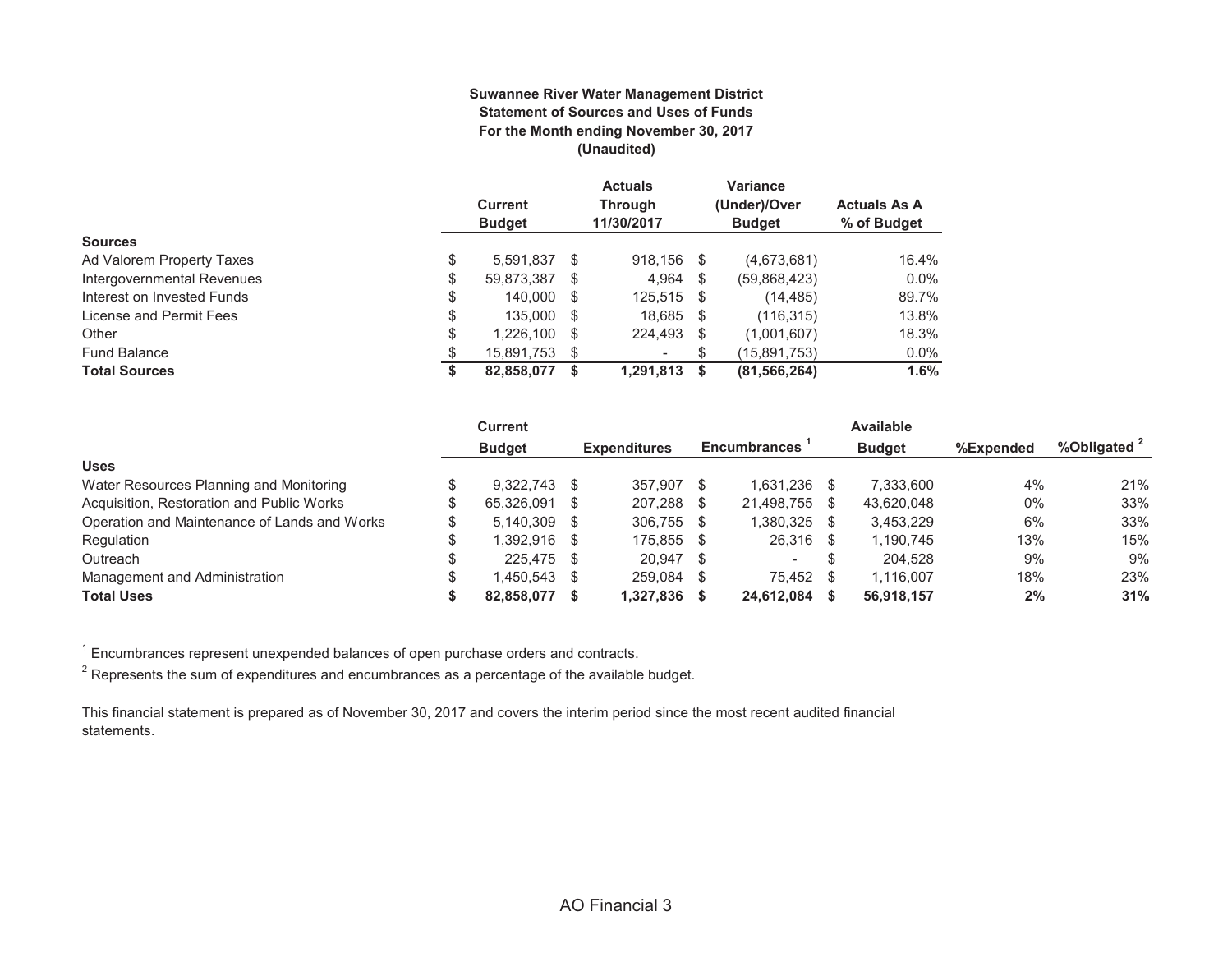|                                                  | <b>Y-T-D</b>  |                   | <b>ANNUAL</b> |
|--------------------------------------------------|---------------|-------------------|---------------|
| Recap of All Funds                               | <b>ACTUAL</b> | ENCUM.            | <b>BUDGET</b> |
| <b>REVENUES</b>                                  |               |                   |               |
| <b>TOTAL REVENUES</b>                            | 1,291,812.60  | 0.00              | 82,858,077.00 |
| <b>EXPENDITURES</b>                              |               |                   |               |
| <b>TOTAL SALARIES AND BENEFITS</b>               | 793,726.13    | 0.00              | 6,047,222.00  |
| <b>TOTAL CONTRACTUAL SERVICES</b>                | 314,694.64    | 6,261,183.54      | 33,963,839.00 |
| <b>TOTAL OPERATING EXPENSES</b>                  | 157,292.15    | 79,920.55         | 1,370,119.00  |
| <b>TOTAL CAPITAL OUTLAY</b>                      | 1,402.60      | (0.17)            | 308,044.00    |
| <b>TOTAL FIXED CAPITAL OUTLAY</b>                | 0.00          | 0.00              | 6,885,918.00  |
| <b>TOTAL INTERAGENCY EXPENSES</b>                | 60,720.30     | 18,270,980.41     | 34,282,935.00 |
| <b>TOTAL EXPENDITURES</b>                        | 1,327,835.82  | 24,612,084.33     | 82,858,077.00 |
| <b>EXCESS REVENUES OVER (UNDER) EXPENDITURES</b> | (36, 023.22)  | (24, 612, 084.33) | 0.00          |
| *Beginning of Fiscal Year; Revenues budgeted     |               |                   |               |
|                                                  |               |                   |               |
|                                                  | $Y-T-D$       |                   | <b>ANNUAL</b> |
| Fund 01: General Fund                            | <b>ACTUAL</b> | ENCUM.            | <b>BUDGET</b> |
| <b>REVENUES</b>                                  |               |                   |               |
| <b>TOTAL REVENUES</b>                            | 1,014,425.46  | 0.00              | 9,492,276.00  |
| <b>EXPENDITURES</b>                              |               |                   |               |
| <b>TOTAL SALARIES AND BENEFITS</b>               | 697,180.11    | 0.00              | 5,236,014.00  |
| <b>TOTAL CONTRACTUAL SERVICES</b>                | 47,050.50     | 998,693.84        | 2,210,609.00  |
| <b>TOTAL OPERATING EXPENSES</b>                  | 66,046.28     | 53,192.51         | 840,463.00    |
| <b>TOTAL CAPITAL OUTLAY</b>                      | 1,402.60      | (0.17)            | 156,290.00    |
| <b>TOTAL FIXED CAPITAL OUTLAY</b>                | 0.00          | 0.00              | 0.00          |
| <b>TOTAL INTERAGENCY EXPENSES</b>                | 48,675.18     | 728,891.76        | 1,048,900.00  |
| <b>TOTAL EXPENDITURES</b>                        | 860,354.67    | 1,780,777.94      | 9,492,276.00  |
| <b>EXCESS REVENUES OVER (UNDER) EXPENDITURES</b> | 154,070.79    | (1,780,777.94)    | 0.00          |
|                                                  |               |                   |               |
|                                                  | <b>Y-T-D</b>  |                   | <b>ANNUAL</b> |
| Fund 05: Middle Suwannee                         | <b>ACTUAL</b> | ENCUM.            | <b>BUDGET</b> |
| <b>REVENUES</b>                                  |               |                   |               |
| <b>TOTAL REVENUES</b>                            | 1,618.81      | 0.00              | 589,083.00    |
| <b>EXPENDITURES</b>                              |               |                   |               |
| <b>TOTAL SALARIES AND BENEFITS</b>               | 0.00          | 0.00              | 0.00          |
| <b>TOTAL CONTRACTUAL SERVICES</b>                | 0.00          | 22,729.30         | 589,083.00    |
| <b>TOTAL OPERATING EXPENSES</b>                  | 0.00          | 0.00              | 0.00          |
| <b>TOTAL CAPITAL OUTLAY</b>                      | 0.00          | 0.00              | 0.00          |
| <b>TOTAL FIXED CAPITAL OUTLAY</b>                | 0.00          | 0.00              | 0.00          |
| <b>TOTAL INTERAGENCY EXPENSES</b>                | 0.00          | 0.00              | 0.00          |
| <b>TOTAL EXPENDITURES</b>                        | 0.00          | 22,729.30         | 589,083.00    |
| <b>EXCESS REVENUES OVER (UNDER) EXPENDITURES</b> | 1,618.81      | (22, 729.30)      | 0.00          |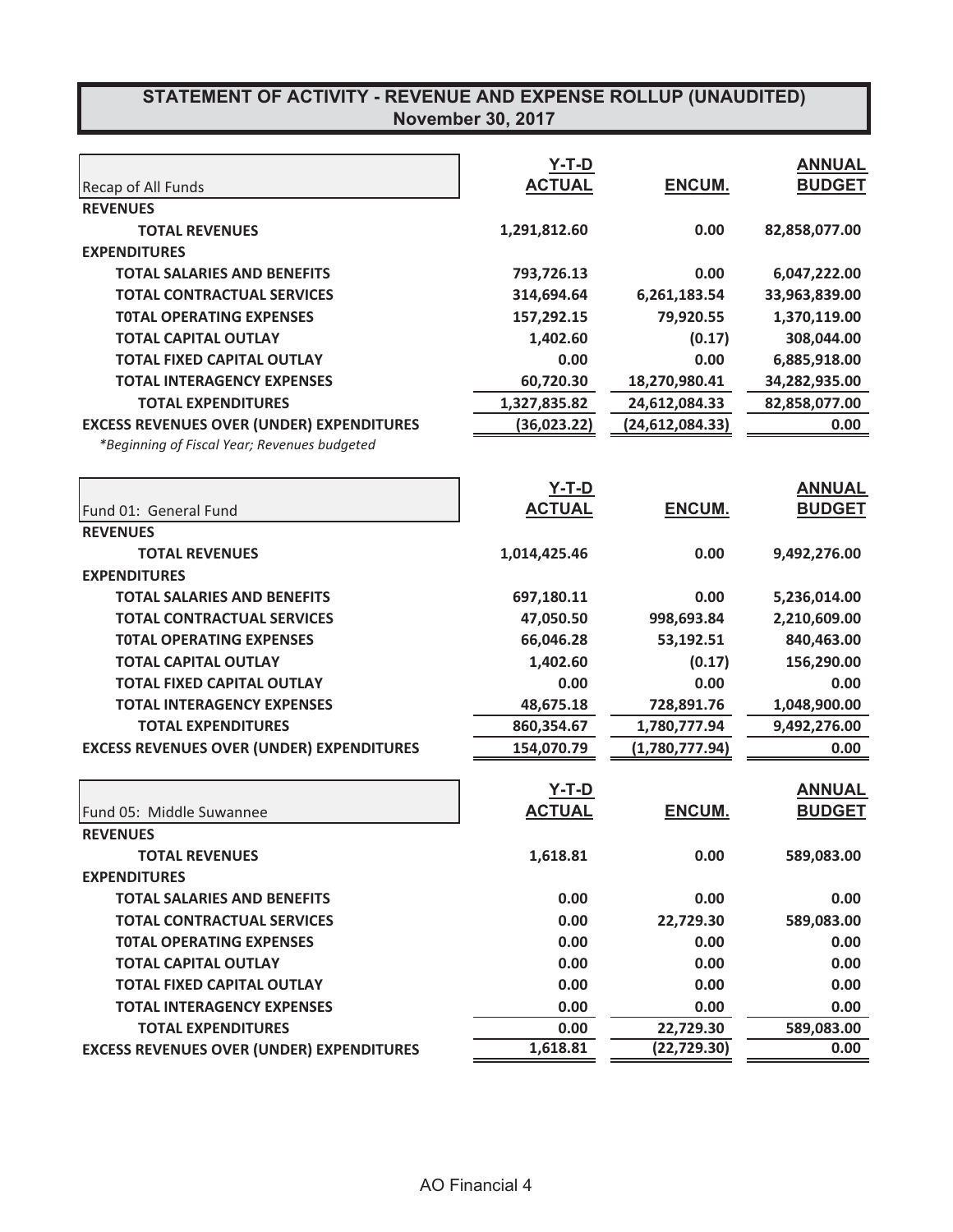|                                                  | $Y-T-D$       |                   | <b>ANNUAL</b> |
|--------------------------------------------------|---------------|-------------------|---------------|
| Fund 06: Springs Appropriation                   | <b>ACTUAL</b> | <b>ENCUM.</b>     | <b>BUDGET</b> |
| <b>REVENUES</b>                                  |               |                   |               |
| <b>TOTAL REVENUES</b>                            | 0.00          | 0.00              | 47,232,235.00 |
| <b>EXPENDITURES</b>                              |               |                   |               |
| <b>TOTAL SALARIES AND BENEFITS</b>               | 61.07         | 0.00              | 0.00          |
| <b>TOTAL CONTRACTUAL SERVICES</b>                | 39,327.21     | 3,062,444.09      | 15,494,577.00 |
| <b>TOTAL OPERATING EXPENSES</b>                  | 0.00          | 0.00              | 0.00          |
| <b>TOTAL CAPITAL OUTLAY</b>                      | 0.00          | 0.00              | 0.00          |
| <b>TOTAL FIXED CAPITAL OUTLAY</b>                | 0.00          | 0.00              | 5,902,968.00  |
| <b>TOTAL INTERAGENCY EXPENSES</b>                | 0.00          | 13,705,660.00     | 25,834,690.00 |
| <b>TOTAL EXPENDITURES</b>                        | 39,388.28     | 16,768,104.09     | 47,232,235.00 |
| <b>EXCESS REVENUES OVER (UNDER) EXPENDITURES</b> | (39, 388.28)  | (16, 768, 104.09) | 0.00          |

*\** Expenditures to be covered by DEP Reimbursement Grant; reimbursement requested

| Fund 07: Local Revenue                           | $Y-T-D$<br><b>ACTUAL</b>      | ENCUM.        | <b>ANNUAL</b><br><b>BUDGET</b> |
|--------------------------------------------------|-------------------------------|---------------|--------------------------------|
| <b>REVENUES</b>                                  |                               |               |                                |
| <b>TOTAL REVENUES</b>                            | 84,000.00                     | 0.00          | 105,600.00                     |
| <b>EXPENDITURES</b>                              |                               |               |                                |
| <b>TOTAL SALARIES AND BENEFITS</b>               | 0.00                          | 0.00          | 0.00                           |
| <b>TOTAL CONTRACTUAL SERVICES</b>                | 0.00                          | 0.00          | 0.00                           |
| <b>TOTAL OPERATING EXPENSES</b>                  | 0.00                          | 0.00          | 0.00                           |
| <b>TOTAL CAPITAL OUTLAY</b>                      | 0.00                          | 0.00          | 0.00                           |
| <b>TOTAL FIXED CAPITAL OUTLAY</b>                | 0.00                          | 0.00          | 0.00                           |
| <b>TOTAL INTERAGENCY EXPENSES</b>                | 0.00                          | 0.00          | 105,600.00                     |
| <b>TOTAL EXPENDITURES</b>                        | 0.00                          | 0.00          | 105,600.00                     |
| <b>EXCESS REVENUES OVER (UNDER) EXPENDITURES</b> | 84,000.00                     | 0.00          | 0.00                           |
| Fund 08: WMLTF / Springs                         | <b>Y-T-D</b><br><b>ACTUAL</b> | <b>ENCUM.</b> | <b>ANNUAL</b><br><b>BUDGET</b> |
| <b>REVENUES</b>                                  |                               |               |                                |
| <b>TOTAL REVENUES</b>                            | 1,754.07                      | 0.00          | 425,000.00                     |
| <b>EXPENDITURES</b>                              |                               |               |                                |
| <b>TOTAL SALARIES AND BENEFITS</b>               | 1,184.75                      | 0.00          | 0.00                           |
| <b>TOTAL CONTRACTUAL SERVICES</b>                | 0.00                          | (298.50)      | 275,000.00                     |
| <b>TOTAL OPERATING EXPENSES</b>                  | 0.00                          | 0.00          | 0.00                           |
| <b>TOTAL CAPITAL OUTLAY</b>                      | 0.00                          | 0.00          | 0.00                           |
| <b>TOTAL FIXED CAPITAL OUTLAY</b>                | 0.00                          | 0.00          | 0.00                           |
| <b>TOTAL INTERAGENCY EXPENSES</b>                | 0.00                          | 150,000.00    | 150,000.00                     |
| <b>TOTAL EXPENDITURES</b>                        | 1,184.75                      | 149,701.50    | 425,000.00                     |
| <b>EXCESS REVENUES OVER (UNDER) EXPENDITURES</b> | 569.32                        | (149,701.50)  | 0.00                           |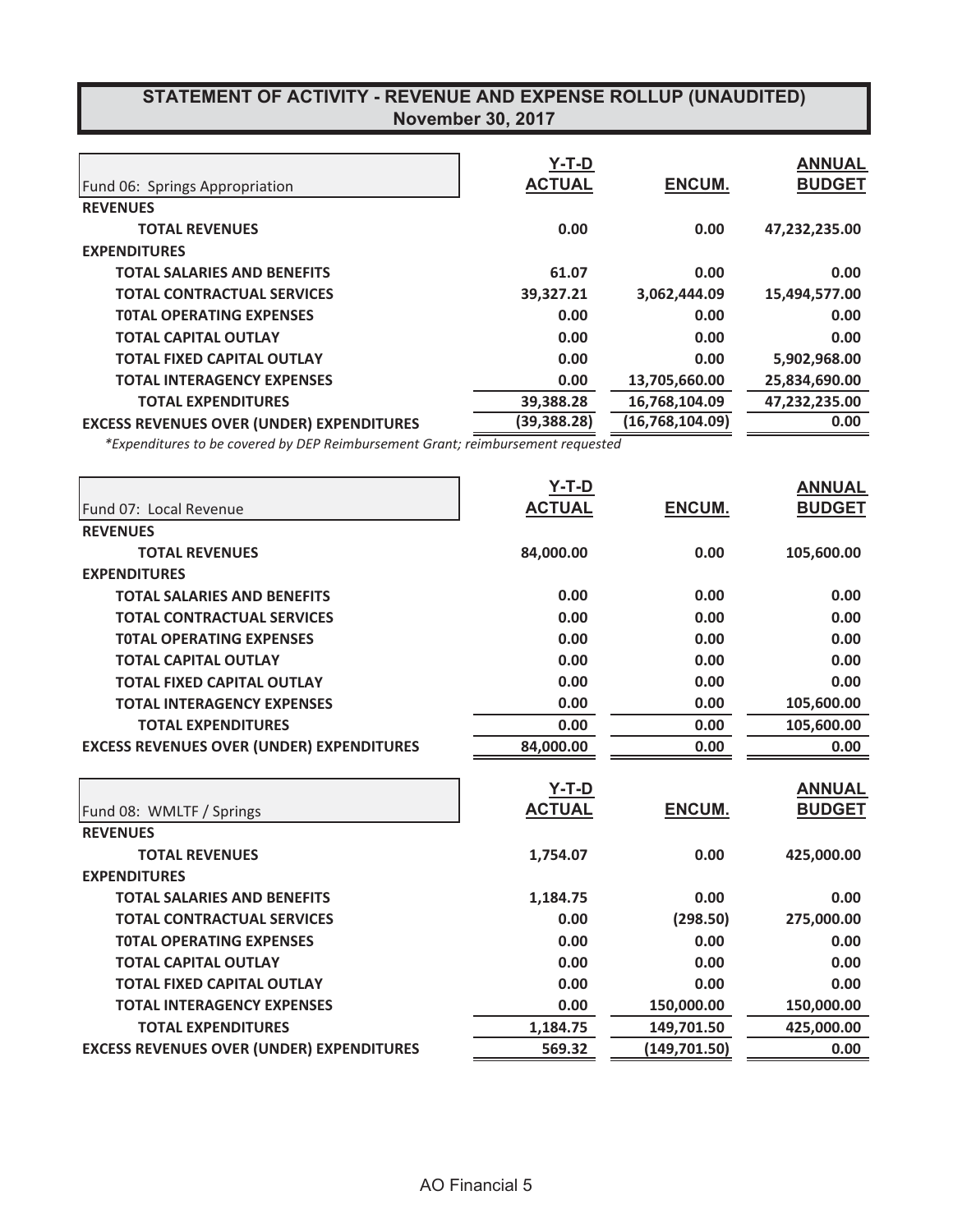|                                                  | $Y-T-D$       |        | <b>ANNUAL</b> |
|--------------------------------------------------|---------------|--------|---------------|
| Fund 09: Monitor Well Improvements               | <b>ACTUAL</b> | ENCUM. | <b>BUDGET</b> |
| <b>REVENUES</b>                                  |               |        |               |
| <b>TOTAL REVENUES</b>                            | 0.00          | 0.00   | 530,000.00    |
| <b>EXPENDITURES</b>                              |               |        |               |
| <b>TOTAL SALARIES AND BENEFITS</b>               | 0.00          | 0.00   | 0.00          |
| <b>TOTAL CONTRACTUAL SERVICES</b>                | 0.00          | 0.00   | 500,000.00    |
| <b>TOTAL OPERATING EXPENSES</b>                  | 0.00          | 0.00   | 30,000.00     |
| <b>TOTAL CAPITAL OUTLAY</b>                      | 0.00          | 0.00   | 0.00          |
| <b>TOTAL FIXED CAPITAL OUTLAY</b>                | 0.00          | 0.00   | 0.00          |
| <b>TOTAL INTERAGENCY EXPENSES</b>                | 0.00          | 0.00   | 0.00          |
| <b>TOTAL EXPENDITURES</b>                        | 0.00          | 0.00   | 530,000.00    |
| <b>EXCESS REVENUES OVER (UNDER) EXPENDITURES</b> | 0.00          | 0.00   | 0.00          |
|                                                  | <u>Y-T-D</u>  |        | <b>ANNUAL</b> |
| Fund 10: Florida Forever & P-2000                | <b>ACTUAL</b> | ENCUM. | <b>BUDGET</b> |
| <b>REVENUES</b>                                  |               |        |               |
| <b>TOTAL REVENUES</b>                            | 30,882.56     | 0.00   | 1,847,500.00  |
| <b>EXPENDITURES</b>                              |               |        |               |
| <b>TOTAL SALARIES AND BENEFITS</b>               | 0.00          | 0.00   | 0.00          |
| <b>TOTAL CONTRACTUAL SERVICES</b>                | 0.00          | 0.00   | 1,845,000.00  |
| <b>TOTAL OPERATING EXPENSES</b>                  | 0.00          | 0.00   | 2,500.00      |
| <b>TOTAL CAPITAL OUTLAY</b>                      | 0.00          | 0.00   | 0.00          |
| <b>TOTAL FIXED CAPITAL OUTLAY</b>                | 0.00          | 0.00   | 0.00          |
| <b>TOTAL INTERAGENCY EXPENSES</b>                | 0.00          | 0.00   | 0.00          |
| <b>TOTAL EXPENDITURES</b>                        | 0.00          | 0.00   | 1,847,500.00  |
| <b>EXCESS REVENUES OVER (UNDER) EXPENDITURES</b> | 30,882.56     | 0.00   | 0.00          |
|                                                  | <b>Y-T-D</b>  |        | <b>ANNUAL</b> |
| Fund 12: DOT ETDM                                | <u>ACTUAL</u> | ENCUM. | <b>BUDGET</b> |
| <b>REVENUES</b>                                  |               |        |               |
| <b>TOTAL REVENUES</b>                            | 108.24        | 0.00   | 10,000.00     |
| <b>EXPENDITURES</b>                              |               |        |               |
| <b>TOTAL SALARIES AND BENEFITS</b>               | 190.24        | 0.00   | 10,000.00     |
| <b>TOTAL CONTRACTUAL SERVICES</b>                | 0.00          | 0.00   | 0.00          |
| <b>TOTAL OPERATING EXPENSES</b>                  | 0.00          | 0.00   | 0.00          |
| <b>TOTAL CAPITAL OUTLAY</b>                      | 0.00          | 0.00   | 0.00          |
| <b>TOTAL FIXED CAPITAL OUTLAY</b>                | 0.00          | 0.00   | 0.00          |
| <b>TOTAL INTERAGENCY EXPENSES</b>                | 0.00          | 0.00   | 0.00          |
| <b>TOTAL EXPENDITURES</b>                        | 190.24        | 0.00   | 10,000.00     |
| <b>EXCESS REVENUES OVER (UNDER) EXPENDITURES</b> | (82.00)       | 0.00   | 0.00          |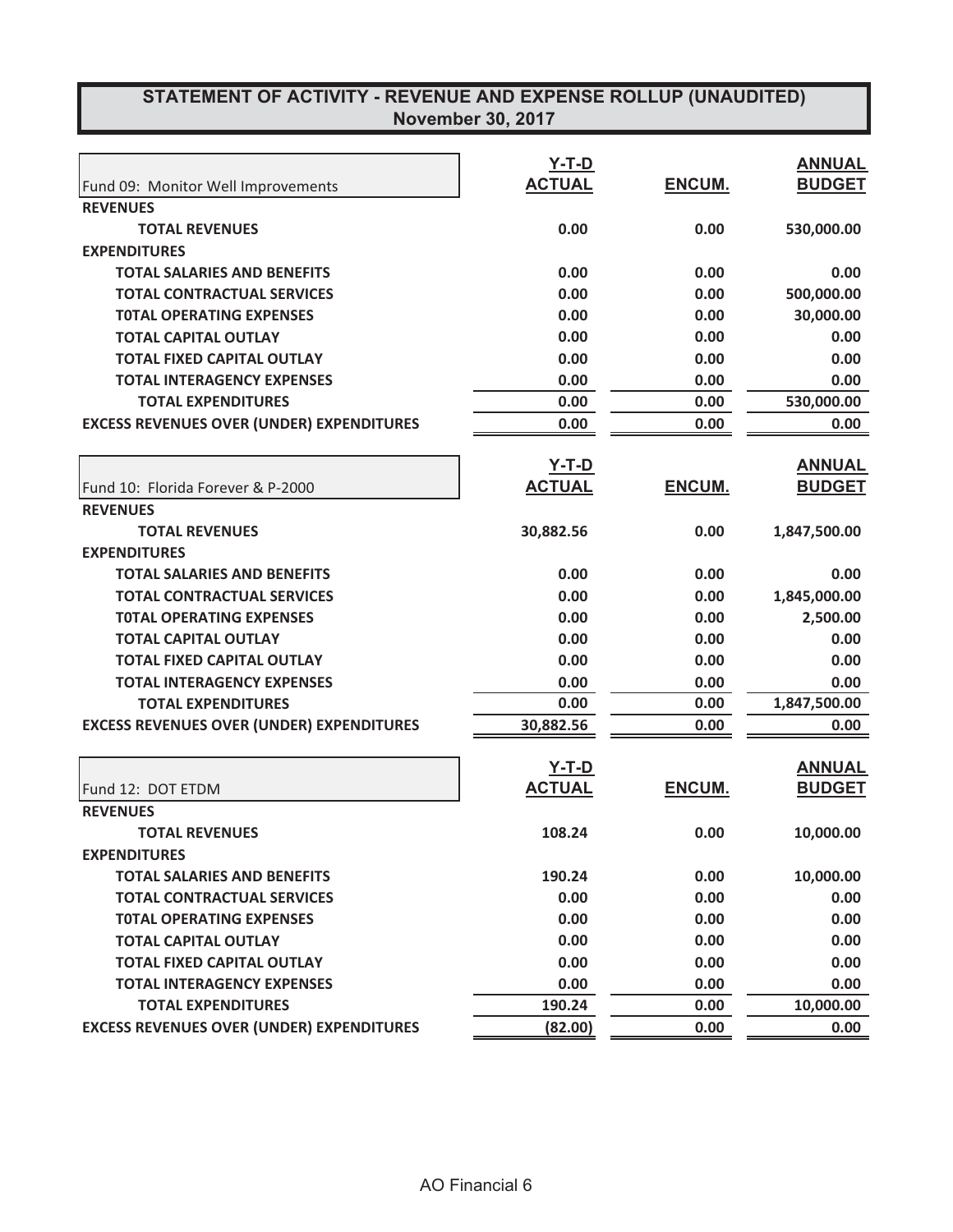|                                                  | $Y-T-D$       |                | <b>ANNUAL</b> |
|--------------------------------------------------|---------------|----------------|---------------|
| Fund 13: Land Management/Operations              | <b>ACTUAL</b> | ENCUM.         | <b>BUDGET</b> |
| <b>REVENUES</b>                                  |               |                |               |
| <b>TOTAL REVENUES</b>                            | 147,447.46    | 0.00           | 5,010,309.00  |
| <b>EXPENDITURES</b>                              |               |                |               |
| <b>TOTAL SALARIES AND BENEFITS</b>               | 94,602.27     | 0.00           | 801,208.00    |
| <b>TOTAL CONTRACTUAL SERVICES</b>                | 120,907.04    | 1,345,887.68   | 2,625,691.00  |
| <b>TOTAL OPERATING EXPENSES</b>                  | 91,245.87     | 26,728.04      | 493,656.00    |
| <b>TOTAL CAPITAL OUTLAY</b>                      | 0.00          | 0.00           | 151,754.00    |
| <b>TOTAL FIXED CAPITAL OUTLAY</b>                | 0.00          | 0.00           | 275,000.00    |
| <b>TOTAL INTERAGENCY EXPENSES</b>                | 0.00          | 86.40          | 663,000.00    |
| <b>TOTAL EXPENDITURES</b>                        | 306,755.18    | 1,372,702.12   | 5,010,309.00  |
| <b>EXCESS REVENUES OVER (UNDER) EXPENDITURES</b> | (159, 307.72) | (1,372,702.12) | 0.00          |
|                                                  |               |                |               |

*\*Excess to be covered by State Appropriation and Fund Balance* 

| Fund 19: DOT Mitigation                          | $Y-T-D$<br><b>ACTUAL</b>      | ENCUM.        | <b>ANNUAL</b><br><b>BUDGET</b> |
|--------------------------------------------------|-------------------------------|---------------|--------------------------------|
| <b>REVENUES</b>                                  |                               |               |                                |
| <b>TOTAL REVENUES</b>                            | 3,236.10                      | 0.00          | 1,150,000.00                   |
| <b>EXPENDITURES</b>                              |                               |               |                                |
| <b>TOTAL SALARIES AND BENEFITS</b>               | 0.00                          | 0.00          | 0.00                           |
| <b>TOTAL CONTRACTUAL SERVICES</b>                | 369.88                        | 0.00          | 1,150,000.00                   |
| <b>TOTAL OPERATING EXPENSES</b>                  | 0.00                          | 0.00          | 0.00                           |
| <b>TOTAL CAPITAL OUTLAY</b>                      | 0.00                          | 0.00          | 0.00                           |
| <b>TOTAL FIXED CAPITAL OUTLAY</b>                | 0.00                          | 0.00          | 0.00                           |
| <b>TOTAL INTERAGENCY EXPENSES</b>                | 0.00                          | 0.00          | 0.00                           |
| <b>TOTAL EXPENDITURES</b>                        | 369.88                        | 0.00          | 1,150,000.00                   |
| <b>EXCESS REVENUES OVER (UNDER) EXPENDITURES</b> | 2,866.22                      | 0.00          | 0.00                           |
| Fund 29: SRP                                     | <b>Y-T-D</b><br><b>ACTUAL</b> | <b>ENCUM.</b> | <b>ANNUAL</b><br><b>BUDGET</b> |
| <b>REVENUES</b>                                  |                               |               |                                |
| <b>TOTAL REVENUES</b>                            | 3,107.55                      | 0.00          | 120,500.00                     |
| <b>EXPENDITURES</b>                              |                               |               |                                |
| <b>TOTAL SALARIES AND BENEFITS</b>               | 0.00                          | 0.00          | 0.00                           |
| <b>TOTAL CONTRACTUAL SERVICES</b>                | 0.00                          | 0.00          | 0.00                           |
| <b>TOTAL OPERATING EXPENSES</b>                  | 0.00                          | 0.00          | 3,500.00                       |
| <b>TOTAL CAPITAL OUTLAY</b>                      | 0.00                          | 0.00          | 0.00                           |
| <b>TOTAL FIXED CAPITAL OUTLAY</b>                | 0.00                          | 0.00          | 0.00                           |
| <b>TOTAL INTERAGENCY EXPENSES</b>                | 0.00                          | 117,000.00    | 117,000.00                     |
| <b>TOTAL EXPENDITURES</b>                        | 0.00                          | 117,000.00    | 120,500.00                     |
| <b>EXCESS REVENUES OVER (UNDER) EXPENDITURES</b> | 3,107.55                      | (117,000.00)  | 0.00                           |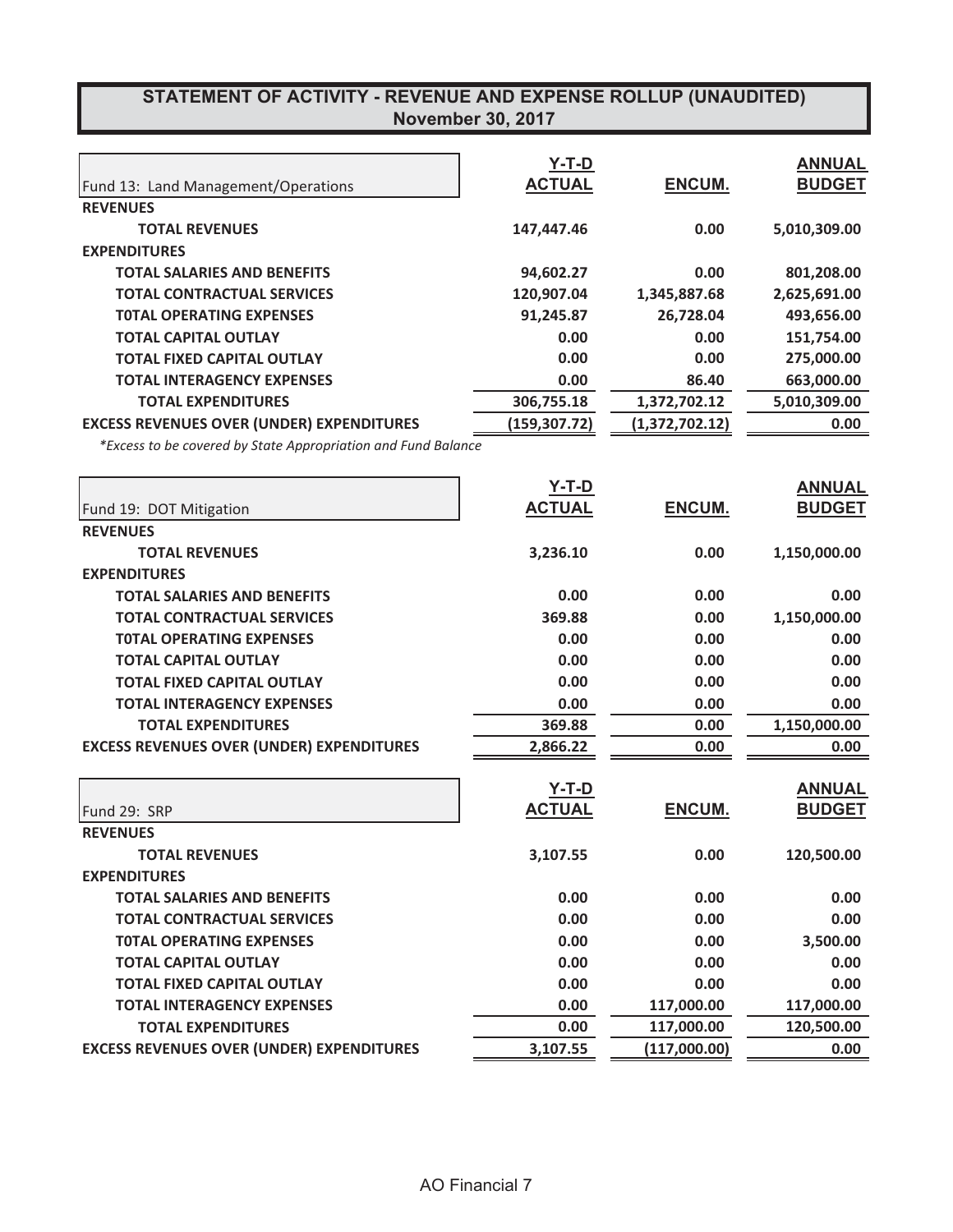| Fund 30: Camp Blanding Buffer Lands              | <b>Y-T-D</b><br><b>ACTUAL</b> | ENCUM.        | <b>ANNUAL</b><br><b>BUDGET</b> |
|--------------------------------------------------|-------------------------------|---------------|--------------------------------|
| <b>REVENUES</b>                                  |                               |               |                                |
| <b>TOTAL REVENUES</b>                            | 1,944.08                      | 0.00          | 707,950.00                     |
| <b>EXPENDITURES</b>                              |                               |               |                                |
| <b>TOTAL SALARIES AND BENEFITS</b>               | 0.00                          | 0.00          | 0.00                           |
| <b>TOTAL CONTRACTUAL SERVICES</b>                | 0.00                          | 0.00          | 0.00                           |
| <b>TOTAL OPERATING EXPENSES</b>                  | 0.00                          | 0.00          | 0.00                           |
| <b>TOTAL CAPITAL OUTLAY</b>                      | 0.00                          | 0.00          | 0.00                           |
| <b>TOTAL FIXED CAPITAL OUTLAY</b>                | 0.00                          | 0.00          | 707,950.00                     |
| <b>TOTAL INTERAGENCY EXPENSES</b>                | 0.00                          | 0.00          | 0.00                           |
| <b>TOTAL EXPENDITURES</b>                        | 0.00                          | 0.00          | 707,950.00                     |
| <b>EXCESS REVENUES OVER (UNDER) EXPENDITURES</b> | 1,944.08                      | 0.00          | 0.00                           |
|                                                  | <b>Y-T-D</b>                  |               | <b>ANNUAL</b>                  |
| Fund 33: PCS Mitigation                          | <b>ACTUAL</b>                 | ENCUM.        | <b>BUDGET</b>                  |
| <b>REVENUES</b>                                  |                               |               |                                |
| <b>TOTAL REVENUES</b>                            | 305.77                        | 0.00          | 0.00                           |
| <b>EXPENDITURES</b>                              |                               |               |                                |
| <b>TOTAL SALARIES AND BENEFITS</b>               | 0.00                          | 0.00          | 0.00                           |
| <b>TOTAL CONTRACTUAL SERVICES</b>                | 0.00                          | 0.00          | 0.00                           |
| <b>TOTAL OPERATING EXPENSES</b>                  | 0.00                          | 0.00          | 0.00                           |
| <b>TOTAL CAPITAL OUTLAY</b>                      | 0.00                          | 0.00          | 0.00                           |
| <b>TOTAL FIXED CAPITAL OUTLAY</b>                | 0.00                          | 0.00          | 0.00                           |
| <b>TOTAL INTERAGENCY EXPENSES</b>                | 0.00                          | 0.00          | 0.00                           |
| <b>TOTAL EXPENDITURES</b>                        | 0.00                          | 0.00          | 0.00                           |
| <b>EXCESS REVENUES OVER (UNDER) EXPENDITURES</b> | 305.77                        | 0.00          | 0.00                           |
|                                                  | $Y-T-D$                       |               | <b>ANNUAL</b>                  |
| Fund 51: District Ag Cost Share                  | <b>ACTUAL</b>                 | ENCUM.        | <b>BUDGET</b>                  |
| <b>REVENUES</b>                                  |                               |               |                                |
| <b>TOTAL REVENUES</b>                            | 0.00                          | 0.00          | 5,388,579.00                   |
| <b>EXPENDITURES</b>                              |                               |               |                                |
| <b>TOTAL SALARIES AND BENEFITS</b>               | 0.00                          | 0.00          | 0.00                           |
| <b>TOTAL CONTRACTUAL SERVICES</b>                | 47,764.86                     | 783,372.13    | 5,360,579.00                   |
| <b>TOTAL OPERATING EXPENSES</b>                  | 0.00                          | 0.00          | 0.00                           |
| <b>TOTAL CAPITAL OUTLAY</b>                      | 0.00                          | 0.00          | 0.00                           |
| <b>TOTAL FIXED CAPITAL OUTLAY</b>                | 0.00                          | 0.00          | 0.00                           |
| <b>TOTAL INTERAGENCY EXPENSES</b>                | 0.00                          | 0.00          | 28,000.00                      |
| <b>TOTAL EXPENDITURES</b>                        | 47,764.86                     | 783,372.13    | 5,388,579.00                   |
| <b>EXCESS REVENUES OVER (UNDER) EXPENDITURES</b> | (47, 764.86)                  | (783, 372.13) | 0.00                           |
|                                                  |                               |               |                                |

 $*$ *Excess to be covered by Fund Balance*